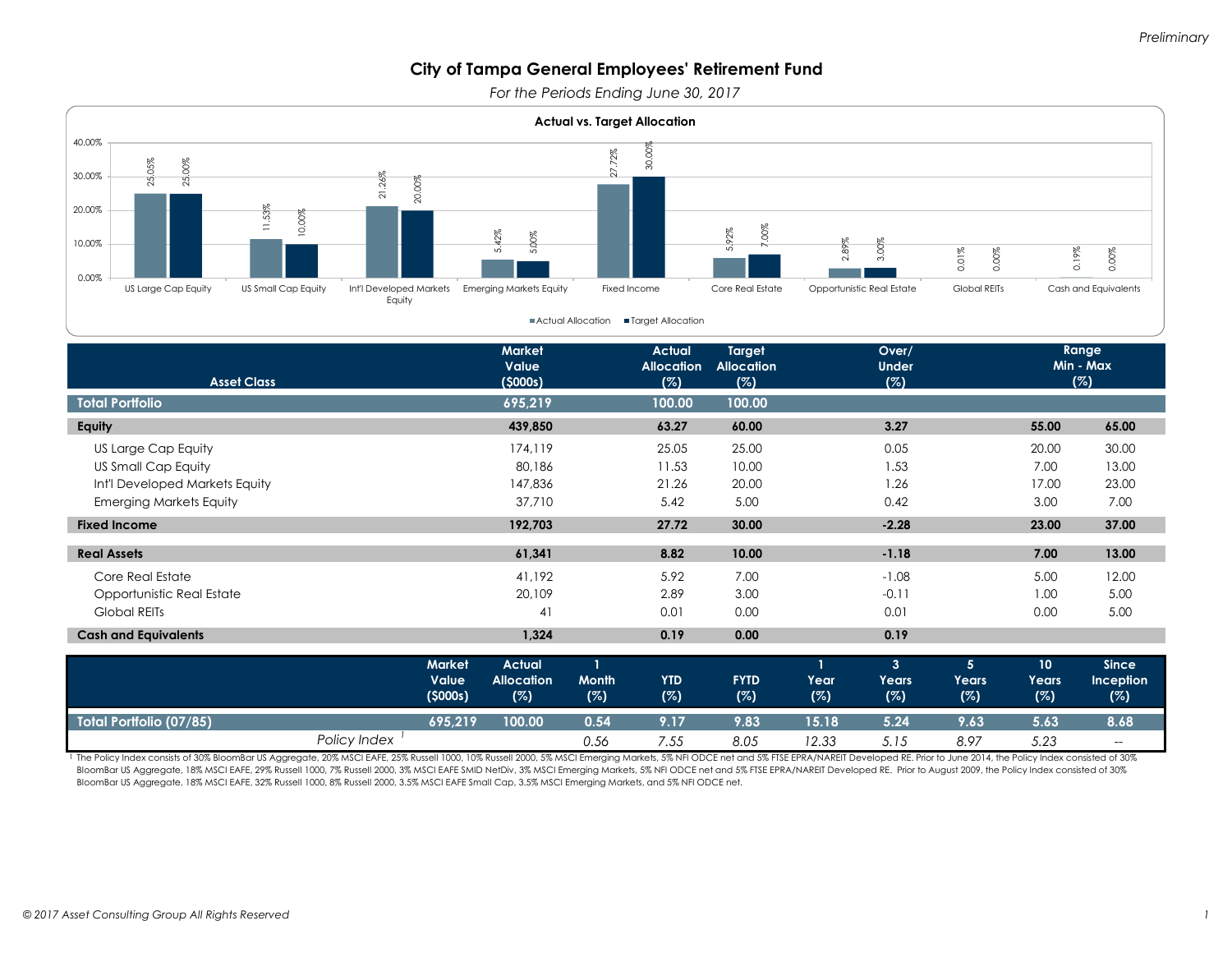*For the Periods Ending June 30, 2017*

|                                                                 | <b>Market</b><br>Value<br>(5000s) | <b>Actual</b><br><b>Allocation</b><br>(%) | <b>Month</b><br>(%) | <b>YTD</b><br>(%) | <b>FYTD</b><br>(%) | Year<br>(%)     | $\mathbf{3}$<br>Years<br>(%) | 5 <sup>5</sup><br>Years<br>(%) | 10<br>Years<br>(%) | <b>Since</b><br><b>Inception</b><br>(%)     |
|-----------------------------------------------------------------|-----------------------------------|-------------------------------------------|---------------------|-------------------|--------------------|-----------------|------------------------------|--------------------------------|--------------------|---------------------------------------------|
| Total Portfolio (07/85)                                         | 695,219                           | 100.00                                    | 0.54                | 9.17              | 9.83               | 15.18           | 5.24                         | 9.63                           | 5.63               | 8.68                                        |
| Policy Index                                                    |                                   |                                           | 0.56                | 7.55              | 8.05               | 12.33           | 5.15                         | 8.97                           | 5.23               | $\hspace{0.05cm} \ldots$                    |
| US Large Cap Equity (04/02)<br>Russell 1000                     | 174,119                           | 25.05                                     | 0.09<br>0.70        | 10.24<br>9.27     | 15.56<br>13.46     | 24.75<br>18.03  | 9.81<br>9.26                 | 16.14<br>14.67                 | 8.04<br>7.29       | 8.35<br>7.45                                |
| US Small Cap Equity (01/99)<br>Russell 2000                     | 80,186                            | 11.53                                     | 2.94<br>3.46        | 7.73<br>4.99      | 17.73<br>14.26     | 25.75<br>24.60  | 7.37<br>7.36                 | 14.90<br>13.70                 | 7.84<br>6.92       | 11.34<br>8.20                               |
| Non US Equity (03/03)<br>Non US Equity Index <sup>2</sup>       | 185,546                           | 26.69                                     | 0.09<br>0.10        | 16.50<br>15.10    | 14.37<br>13.54     | 22.59<br>21.53  | 1.90<br>1.67                 | 8.39<br>8.74                   | 2.32<br>1.70       | 9.04<br>9.51                                |
| Fixed Income (10/84)<br><b>BloomBar US Aggregate</b>            | 192,703                           | 27.72                                     | 0.47<br>$-0.10$     | 4.52<br>2.27      | 0.42<br>$-0.77$    | 1.33<br>$-0.31$ | 1.83<br>2.48                 | 2.50<br>2.21                   | 4.73<br>4.48       | 6.72<br>7.22                                |
| Real Assets (07/02)<br>Real Assets Composite Index <sup>3</sup> | 61.341                            | 8.82                                      | 0.32<br>0.44        | 2.29<br>3.47      | 1.19<br>1.64       | 2.83<br>3.36    | 6.61<br>7.37                 | 8.84<br>9.61                   | 4.71<br>4.23       | 8.07<br>$\hspace{0.05cm}$ $\hspace{0.05cm}$ |
| Cash and Equivalents (06/93)<br>US T-Bills 90 Day               | 1,324                             | 0.19                                      | 0.15<br>0.08        | 0.30<br>0.31      | 0.39<br>0.39       | 0.48<br>0.49    | 0.38<br>0.23                 | 0.28<br>0.17                   | 0.80<br>0.58       | 2.90<br>2.66                                |

2 The Non US Equity Index consists of 80% MSCI EAFE and 20% MSCI Emerging Markets Index. Prior to June 2014, the Non U.S. Equity Policy Index consisted of 75% MSCI EAFE, 12.5% MSCI EAFE SMID NetDiv, and 12.5% MSCI Emerging

3 The Real Assets Composite Index consists of 50% NFI ODCE net and 50% FTSE EPRA/NAREIT Developed RE Index.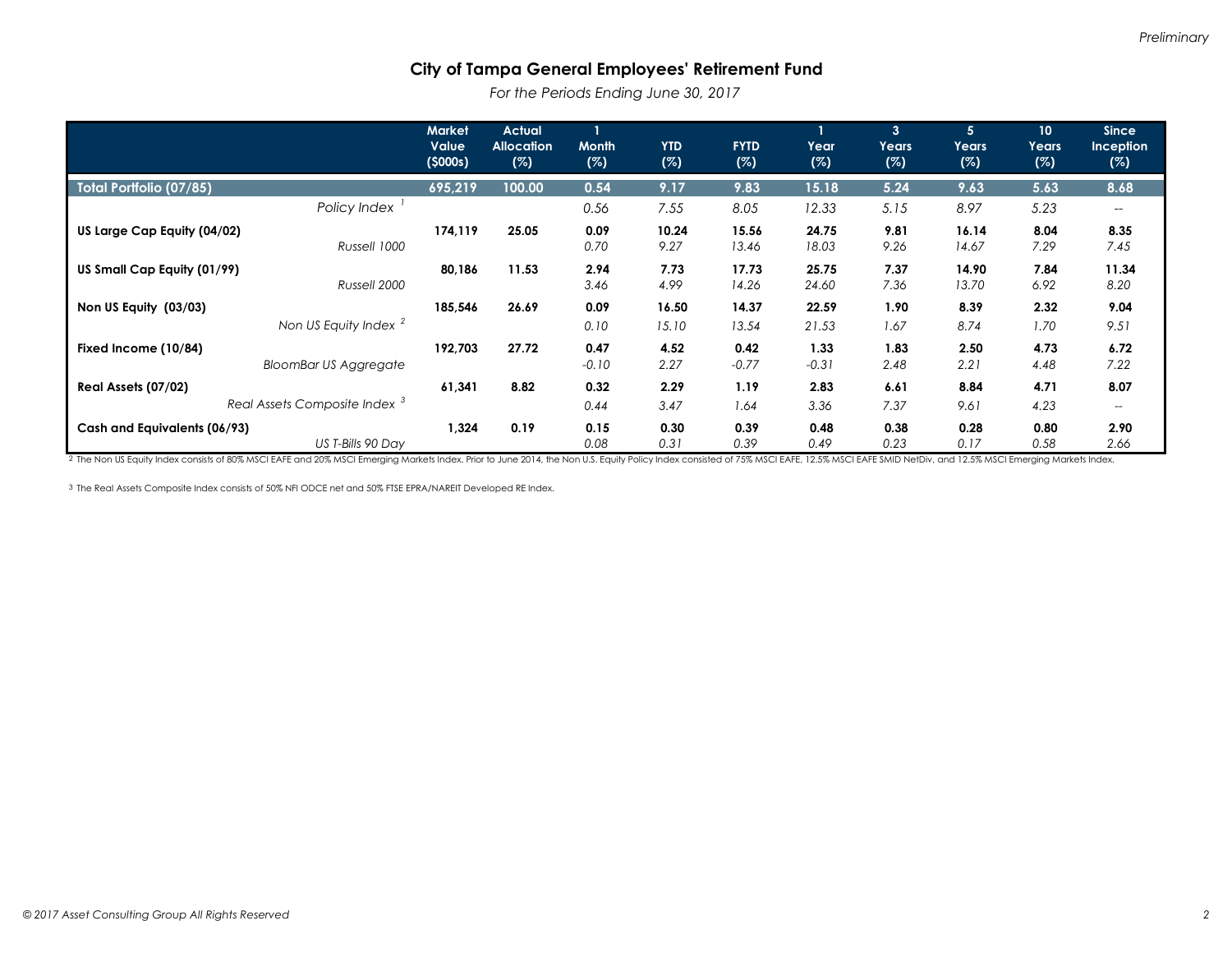*For the Periods Ending June 30, 2017*

|                                              | <b>Market</b>    | <b>Actual</b>            |                     |                   |                    |             | $\overline{3}$ | 5 <sup>5</sup> | 10 <sup>°</sup> | <b>Since</b>     |
|----------------------------------------------|------------------|--------------------------|---------------------|-------------------|--------------------|-------------|----------------|----------------|-----------------|------------------|
|                                              | Value<br>(5000s) | <b>Allocation</b><br>(%) | <b>Month</b><br>(%) | <b>YTD</b><br>(%) | <b>FYTD</b><br>(%) | Year<br>(%) | Years<br>(%)   | Years<br>(%)   | Years<br>(%)    | Inception<br>(%) |
|                                              | 174,119          | 25.05                    | 0.09                | 10.24             | 15.56              | 24.75       | 9.81           | 16.14          | 8.04            | 8.35             |
| US Large Cap Equity (04/02)<br>Russell 1000  |                  |                          | 0.70                | 9.27              | 13.46              | 18.03       | 9.26           | 14.67          | 7.29            | 7.45             |
|                                              |                  |                          |                     |                   |                    |             |                |                |                 |                  |
| Waddell & Reed Investment Management (12/04) | 86.497           | 12.44                    | $-1.31$             | 13.53             | 12.13              | 20.13       | 10.03          | 15.31          | 9.46            | 9.89             |
| Russell 1000 Growth                          |                  |                          | $-0.26$             | 14.00             | 15.15              | 20.42       | 11.11          | 15.30          | 8.91            | 9.20             |
| Dodge & Cox Incorporated (04/02)             | 87.622           | 12.60                    | 1.48                | 6.95              | 18.37              | 28.75       | 9.01           | 16.55          | 6.36            | 8.75             |
| Russell 1000 Value                           |                  |                          | 1.63                | 4.66              | 11.64              | 15.53       | 7.36           | 13.94          | 5.57            | 7.32             |
| US Small Cap Equity (01/99)                  | 80,186           | 11.53                    | 2.94                | 7.73              | 17.73              | 25.75       | 7.37           | 14.90          | 7.84            | 11.34            |
| Russell 2000                                 |                  |                          | 3.46                | 4.99              | 14.26              | 24.60       | 7.36           | 13.70          | 6.92            | 8.20             |
| WTC SC 2000 (01/99)                          | 44,686           | 6.43                     | 3.16                | 9.64              | 18.78              | 27.96       | 10.59          | 17.20          | 10.89           | 11.86            |
| Russell 2000                                 |                  |                          | 3.46                | 4.99              | 14.26              | 24.60       | 7.36           | 13.70          | 6.92            | 8.20             |
| <b>ClariVest Asset Management (07/07)</b>    | 18,371           | 2.64                     | 2.64                | 9.37              | 17.59              | 24.96       | 9.88           | 16.68          | 6.86            | 6.86             |
| Russell 2000 Growth                          |                  |                          | 3.44                | 9.97              | 13.90              | 24.40       | 7.64           | 13.98          | 7.82            | 7.82             |
| LMCG Small Cap Value (07/16)                 | 17.129           | 2.46                     | 2.69                | 2.25              | 15.51              | 21.67       | $\sim$         | ٠.             | $\sim$ $\sim$   | 21.67            |
| Russell 2000 Value                           |                  |                          | 3.50                | 0.54              | 14.69              | 24.86       | 7.02           | 13.39          | 5.92            | 24.86            |
| Non US Equity (03/03)                        | 185,546          | 26.69                    | 0.09                | 16.50             | 14.37              | 22.59       | 1.90           | 8.39           | 2.32            | 9.04             |
| Non US Equity Index <sup>2</sup>             |                  |                          | 0.10                | 15.10             | 13.54              | 21.53       | 1.67           | 8.74           | 1.70            | 9.51             |
| Int'l Developed Markets Equity               |                  |                          |                     |                   |                    |             |                |                |                 |                  |
| Marathon-London International Fund (08/15)   | 75,375           | 10.84                    | $-0.52$             | 14.56             | 13.21              | 20.51       | $\sim$         | $\sim$ $\sim$  | ٠.              | 4.36             |
| <b>MSCI EAFE NetDiv</b>                      |                  |                          | $-0.18$             | 13.81             | 13.00              | 20.27       | 1.15           | 8.69           | 1.03            | 3.01             |
| <b>MSCI EAFE Value</b>                       |                  |                          | 0.34                | 11.60             | 16.30              | 25.71       | $-0.05$        | 8.70           | 0.50            | 2.64             |
| Fisher Investments (07/03)                   | 72.460           | 10.42                    | 0.08                | 17.10             | 16.59              | 26.57       | 3.39           | 9.88           | 2.95            | 8.65             |
| <b>MSCI EAFE</b>                             |                  |                          | $-0.15$             | 14.23             | 13.45              | 20.83       | 1.61           | 9.18           | 1.50            | 7.77             |
| <b>MSCI EAFE Growth</b>                      |                  |                          | $-0.64$             | 17.03             | 10.60              | 16.13       | 3.20           | 9.58           | 2.43            | 7.80             |
| <b>Emerging Markets Equity</b>               |                  |                          |                     |                   |                    |             |                |                |                 |                  |
| Aberdeen Asset Management (06/08)            | 37.710           | 5.42                     | 1.38                | 19.25             | 13.02              | 19.58       | 2.39           | 4.69           | $\sim$          | 5.57             |
| <b>MSCI Emerging Markets</b>                 |                  |                          | 1.07                | 18.60             | 13.76              | 24.17       | 1.44           | 4.33           | 2.25            | 0.77             |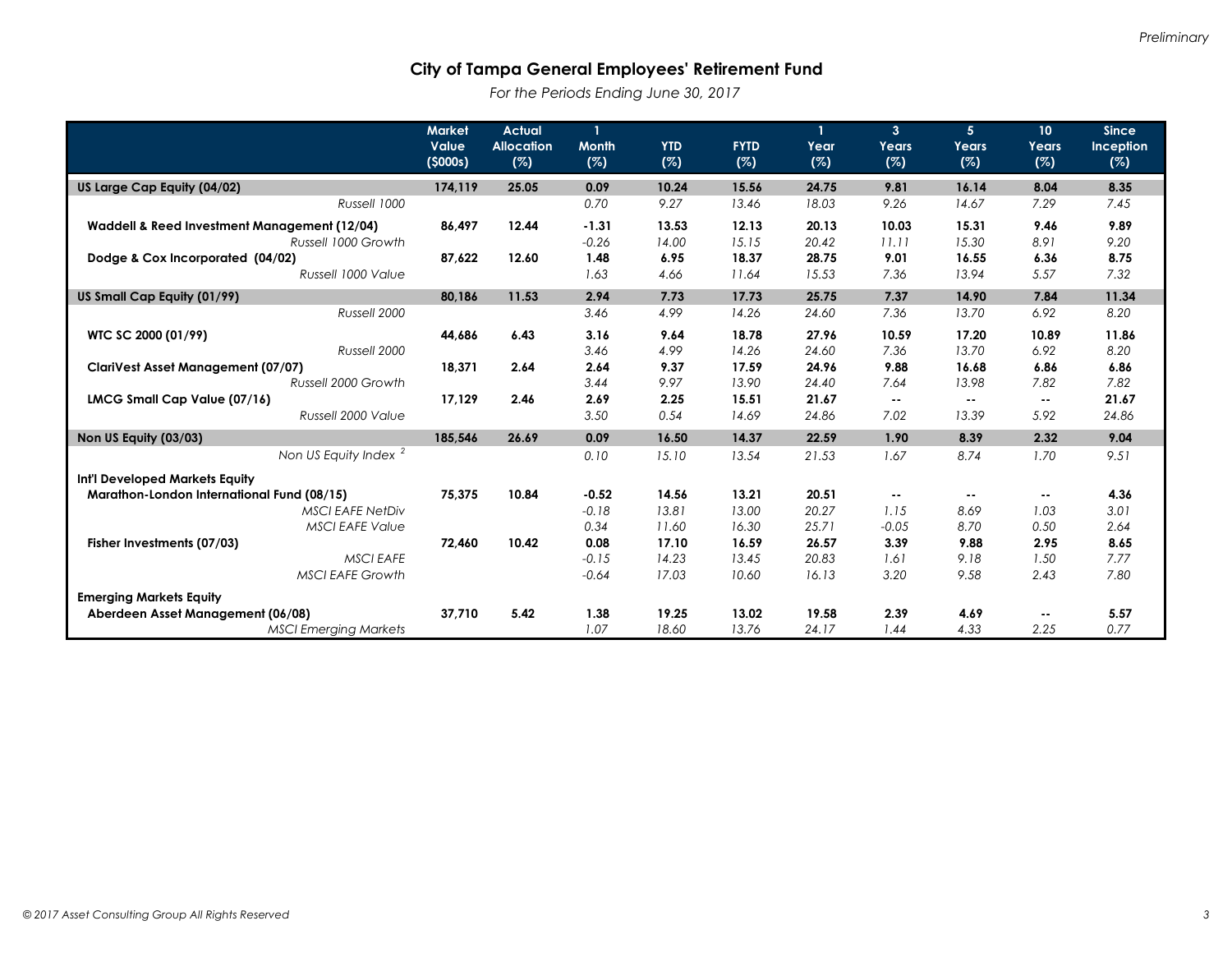*For the Periods Ending June 30, 2017*

|                                            | <b>Market</b><br>Value<br>(5000s) | <b>Actual</b><br><b>Allocation</b><br>(%) | <b>Month</b><br>(%) | <b>YTD</b><br>(%) | <b>FYTD</b><br>(%) | Year<br>(%)   | $\overline{3}$<br>Years<br>(%) | 5<br>Years<br>(%) | 10 <sup>°</sup><br>Years<br>(%) | <b>Since</b><br>Inception<br>(%)                    |
|--------------------------------------------|-----------------------------------|-------------------------------------------|---------------------|-------------------|--------------------|---------------|--------------------------------|-------------------|---------------------------------|-----------------------------------------------------|
| Fixed Income (10/84)                       | 192,703                           | 27.72                                     | 0.47                | 4.52              | 0.42               | 1.33          | 1.83                           | 2.50              | 4.73                            | 6.72                                                |
| <b>Barclays US Aggregate</b>               |                                   |                                           | $-0.10$             | 2.27              | $-0.77$            | $-0.31$       | 2.48                           | 2.21              | 4.48                            | 7.22                                                |
| Taplin, Canida & Habacht (03/97)           | 69,744                            | 10.03                                     | $-0.21$             | 2.66              | 0.02               | 1.24          | 2.36                           | 2.86              | 4.88                            | 5.70                                                |
| <b>BloomBar US Aggregate</b>               |                                   |                                           | $-0.10$             | 2.27              | $-0.77$            | $-0.31$       | 2.48                           | 2.21              | 4.48                            | 5.29                                                |
| State Street Global Advisors (06/03)       | 60,314                            | 8.68                                      | $-0.10$             | 2.28              | $-0.75$            | $-0.30$       | 2.51                           | 2.24              | 4.60                            | 4.11                                                |
| <b>BloomBar US Aggregate</b>               |                                   |                                           | $-0.10$             | 2.27              | $-0.77$            | $-0.31$       | 2.48                           | 2.21              | 4.48                            | 4.03                                                |
| Brandywine (02/12)                         | 62.645                            | 9.01                                      | 1.80                | 9.00              | 2.02               | 3.03          | 0.58                           | 2.49              | н.                              | 2.60                                                |
| Citigroup World Govt Bond                  |                                   |                                           | $-0.14$             | 4.49              | $-4.42$            | $-4.14$       | $-1.00$                        | $-0.20$           | 3.49                            | $-0.38$                                             |
| Real Assets (07/02)                        | 61.341                            | 8.82                                      | 0.32                | 2.29              | 1.19               | 2.83          | 6.61                           | 8.84              | 4.71                            | 8.07                                                |
| Real Assets Composite Index <sup>3</sup>   |                                   |                                           | 0.44                | 3.47              | 1.64               | 3.36          | 7.37                           | 9.61              | 4.23                            | $\hspace{0.05cm} -\hspace{0.05cm} -\hspace{0.05cm}$ |
| <b>Core Real Estate</b>                    |                                   |                                           |                     |                   |                    |               |                                |                   |                                 |                                                     |
| <b>UBS Global Asset Management (09/00)</b> | 41,192                            | 5.92                                      | 0.00                | 1.15              | 2.63               | 4.37          | 9.19                           | 9.56              | 5.14                            | 8.36                                                |
| <b>NFI ODCE Net</b>                        |                                   |                                           | 0.00                | 1.55              | 3.46               | 5.35          | 9.79                           | 10.44             | 4.13                            | 7.15                                                |
| <b>Opportunistic Real Estate</b>           |                                   |                                           |                     |                   |                    |               |                                |                   |                                 |                                                     |
| Blackstone (07/17)                         | 20,000                            | 2.88                                      | ۰.                  |                   | $\sim$ $\sim$      | $\sim$ $\sim$ |                                | $\sim$            | $\sim$ $\sim$                   |                                                     |
| NFI ODCE Net                               |                                   |                                           | 0.00                | 1.55              | 3.46               | 5.35          | 9.79                           | 10.44             | 4.13                            | $\overline{\phantom{a}}$                            |
| Private Real Estate (06/04)                | 109                               | 0.02                                      | $-33.62$            | $-34.14$          | $-36.53$           | $-38.08$      | 1.21                           | 6.93              | $-4.91$                         | $-1.15$                                             |
| <b>Global REITs</b>                        |                                   |                                           |                     |                   |                    |               |                                |                   |                                 |                                                     |
| CBRE Clarion (07/09)                       | 41                                | 0.01                                      | --                  |                   | $\sim$ $\sim$      |               |                                |                   | $\sim$ $\sim$                   | ۰.                                                  |
| FTSE EPRA/NAREIT Dev RE                    |                                   |                                           | 0.88                | 5.37              | $-0.31$            | 1.14          | 4.56                           | 8.36              | 2.77                            | 12.42                                               |
| Cash and Equivalents (06/93)               | 1,324                             | 0.19                                      | 0.15                | 0.30              | 0.39               | 0.48          | 0.38                           | 0.28              | 0.80                            | 2.90                                                |
| Private Real Estate Residual Cash          | 0                                 | 0.00                                      | ۰.                  |                   | $\sim$             | $\sim$ $\sim$ | ۰.                             | $\sim$            | $\sim$                          |                                                     |

Dates behind managers reflect the first full month of performance.

FYTD: Fiscal year ending September.